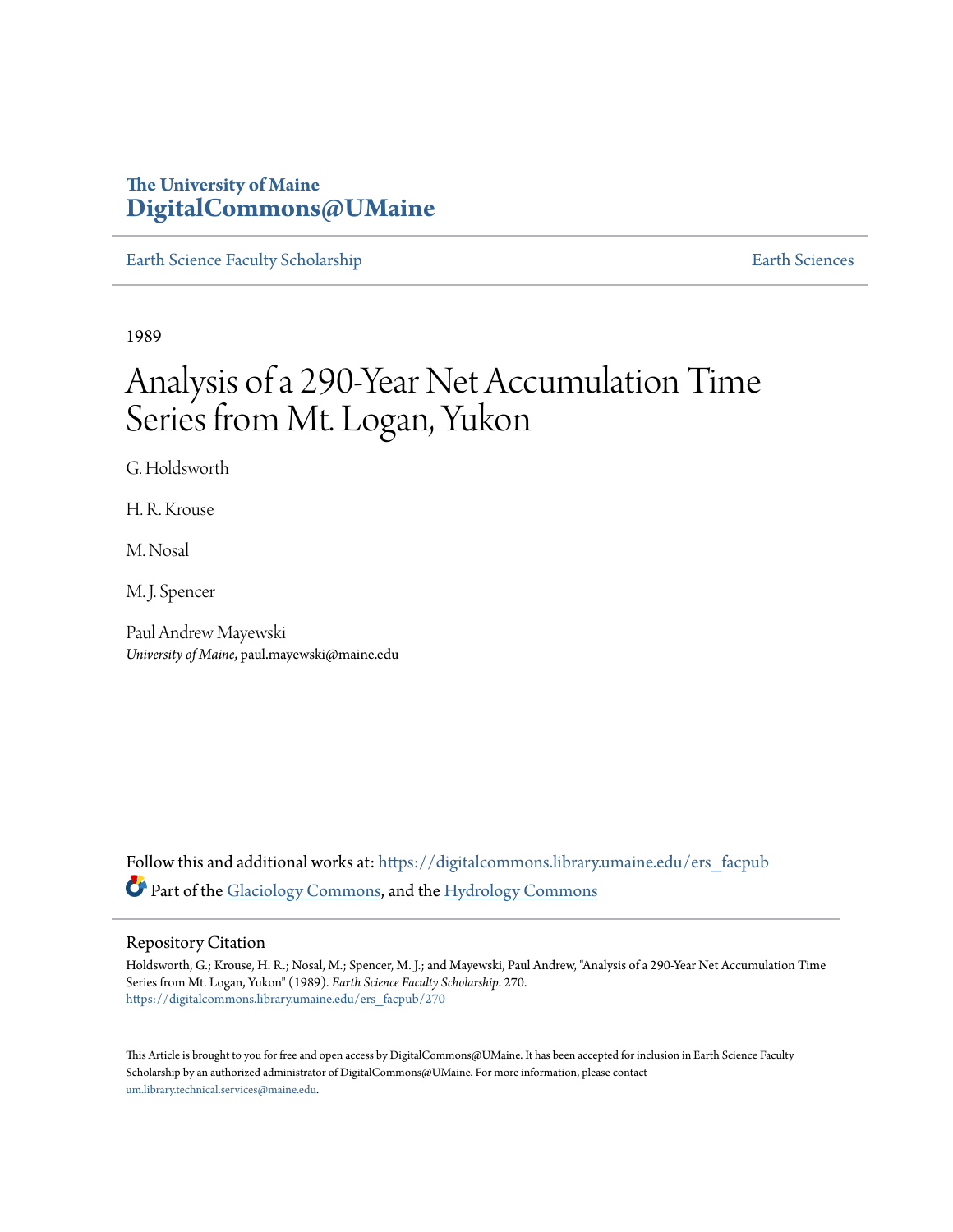## ANALYSIS OF A 290-YEAR NET ACCUMULATION TIME SERIES FROM MT. LOGAN, YUKON

G. HOLDSWORTH National Hydrology Research Institute, Saskatoon, Saskatchewan, Canada S7N 3H5

H.R. KROUSE AND M. NOSAL University of Calgary, Calgary, Alberta, Canada T2N 1N4

M.J. SPENCER AND P.A. MAYEWSKI Glacier Research Group, University of New Hampshire Durham, New Hampshire 03824, USA

ABSTRACT A 102.5-m mechanically continuous firn and ice core sequence retrieved from the Northwest Col of Mt. Logan (latitude 60°30'N; longitude 140°35'W; site location 5340 m a.s.l.) in the Yukon Territory, Canada, has been analyzed continuously for stable isotopes, pH and liquid electrolytic conductivity. Specific sections of the core have been analyzed for total  $\beta$ -activity (0-22 m) and trace ion concentrations (across major volcanic events) in order to date the core. In the lower half of the core, nitrate and some other ionic species are used to identify annual increments except between AD 1693 and AD 1720 and between AD 1729 and AD 1735 where only average annual increments are given. Annual increments were converted to water equivalents, then corrected for ice flow thinning as well as for origin, since a significant net accumulation gradient exists across the borehole site. The time series was subjected to cross correlation analysis, using instrumental data for the last 80 years, and to spectral analyses, using a 250-year sequence.

#### INTRODUCTION

In 1980 a 102.5-m core sequence was retrieved from the Northwest Col of Mt. Logan (altitude 5340 m a.s.l., mean annual temperature  $-28.9^{\circ}$ C). Further details are given in Holdsworth & Peake (1985) and Holdsworth *et al.* (1988).

In 1986, the sequence was updated to 1985. The base of the core is believed to correspond to about AD 1690 and thus the full time span covered by the firn and ice is over 290 years. However, two sections of the lowest part of the core cannot yet be resolved into annual increments and thus only the last 250 years have been subjected to spectral analyses. The upper half of the core has been analyzed in more detail and dated with greater accuracy than has the lower half, although hemispherically significant volcanic events occur there with a high frequency (about once every 20 years on average) down to AD 1693.

A handicap in annual increment identification below a depth of about 50 m (referenced to 1980) is the disappearance of seasonal oscillations in  $\delta^{18}0$  where the amplitude is low and/or where the annual layer is thin (less than about 0.25 m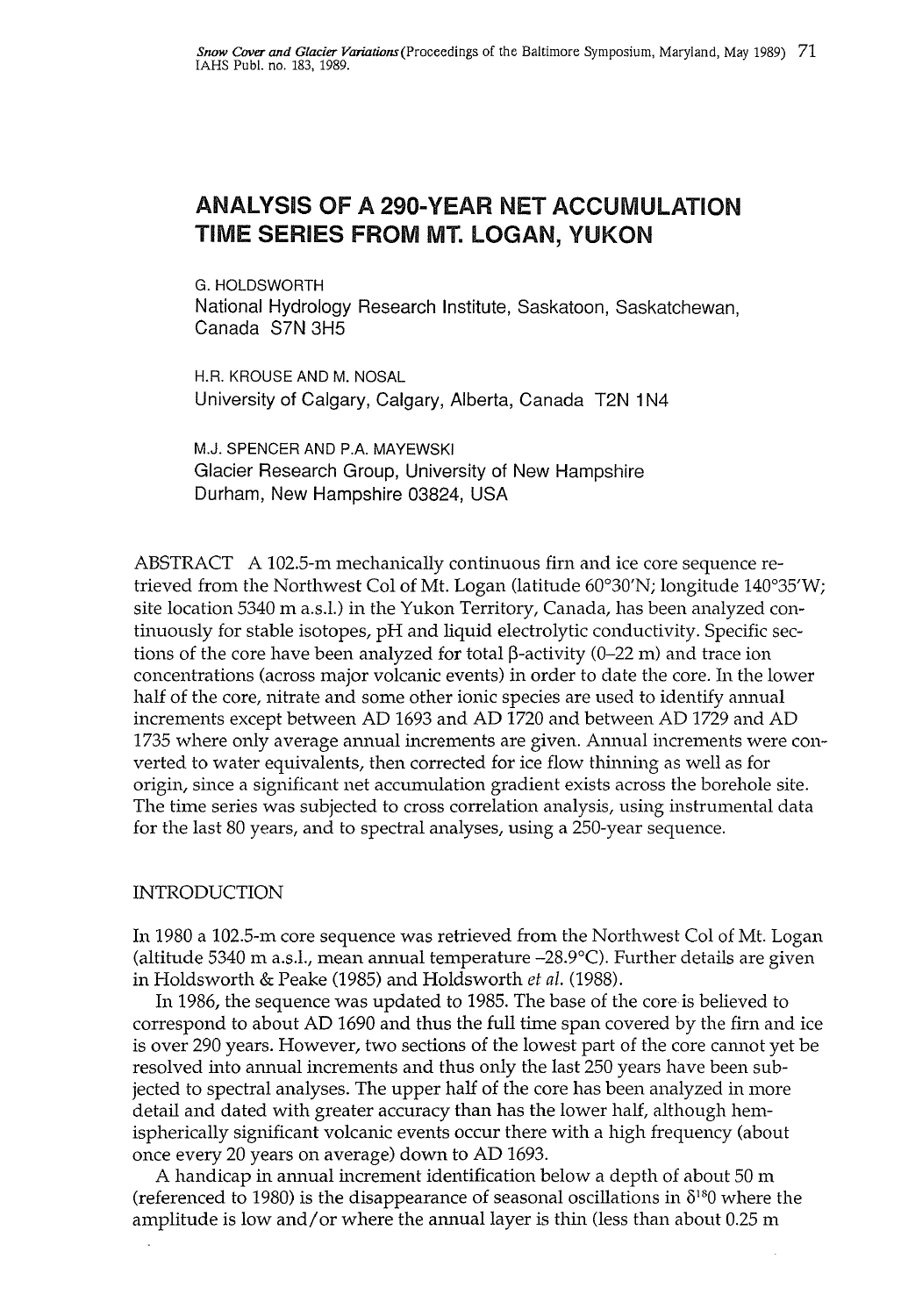#### 72 *G. Holdsworth et al.*

water equivalent). In most cases nitrate and sodium concentration variations can be used to resolve annual increments. Less than 13% of the core is not resolvable into annual increments using the present methods and thus only average accumulation values are given over the intervals involved (bracketed by identifiable volcanic events).

Only the net accumulation time series has been analyzed in some detail so far since this has more meaning hydrologically than temperature, which is a parameter that may be obtained from the  $\delta^{18}0$  (or  $\delta$  D) data. However, it has been found that the  $\delta^{18}0$  time series will be difficult to analyze in terms of a pure temperature signal because other processes are acting to produce variations in  $\delta^{18}0$ .

#### METHODOLOGY

#### *Stable isotope chemistry*

The core was initially cut at 10-cm intervals, decreasing to 2-cm intervals at the lower end, to ensure that, on average, about eight samples per annual layer were obtained. Analyses of oxygen isotopes were carried out on all samples in accordance with standard procedures (Dansgaard *et al.*, 1973). Figure 1 shows the  $\delta^{18}0$  sequence plotted alongside a linear depth scale and a nonlinear time scale, which has been constructed using  $\delta^{18}$ ,  $\beta$ -activity and ion chemistry data. This sequence may easily be converted to a time series.

#### *Radioactivity measurements*

Total  $\beta$ -activity was measured from the surface to a core depth of 22 m (Holdsworth *et al.,* 1984). By comparing the firn core  $\beta$ -activity with the measured air and precip-



*FIG.* 1  $\delta^{18}$ 0 (‰) vs depth in the core. Nonlinear time scale is marked above the depth scale.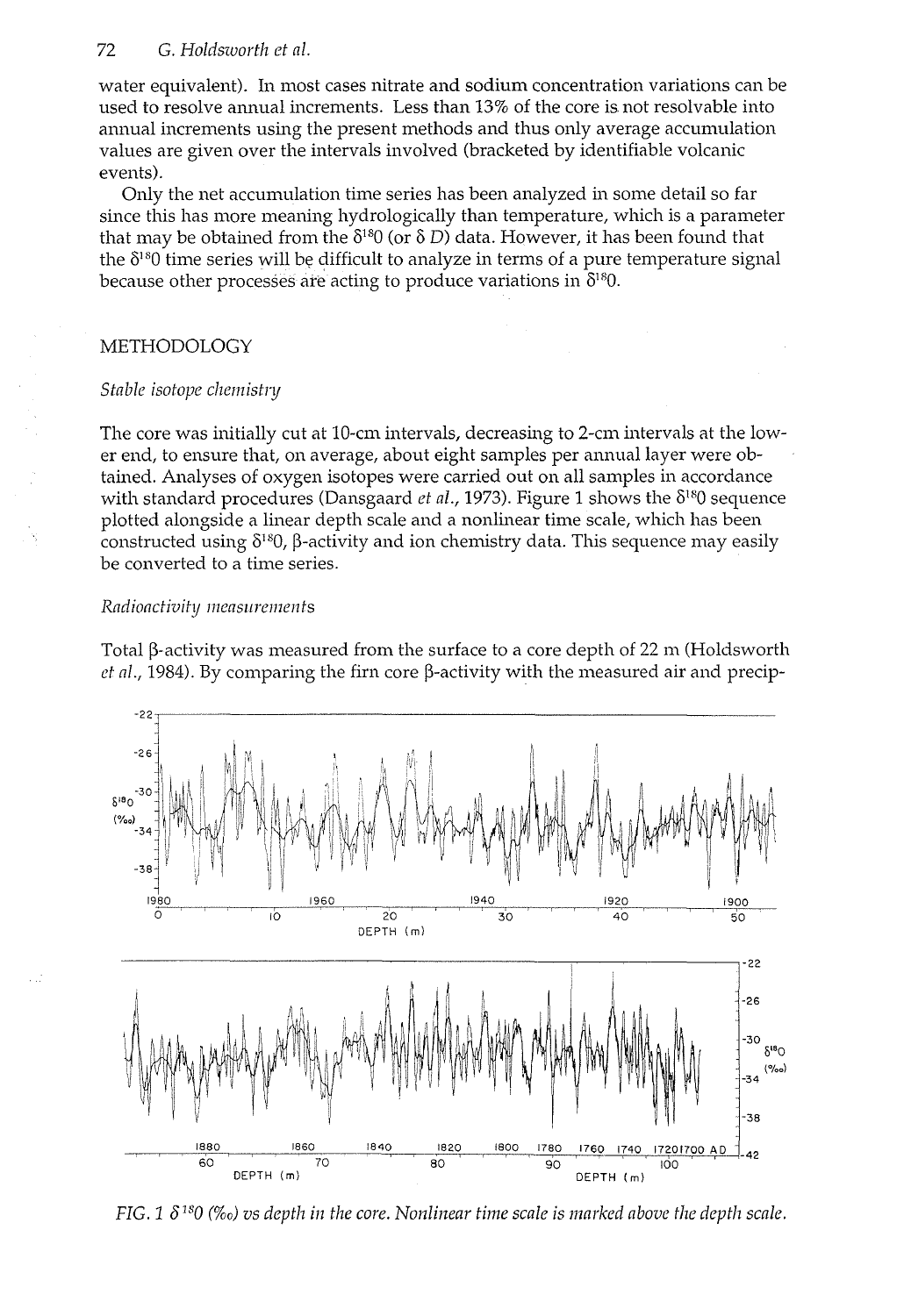



itation ß-activity from the Yukon and Alaska, it was possible to date the core back to 1951, with an accuracy of about  $\pm$  0.25 year.

#### *Ion chemistry*

Following pH and conductivity measurements made on all samples, sequences through high conductivity and low pH points were analyzed for nitrate, sulfate and chloride concentrations to establish the presence of volcanic signals (Hammer, 1977). The expected positions of major volcanic signatures were approximately known by use of purely mechanical depth-time models. The gross depth-time scale is shown in Fig. 2.

#### *Time plane tilt in the core*

Thin glaze crusts, evidently corresponding to the wind/sun crusts developed on the distal faces of sastrugi, occur throughout the core. The tilt increases progressively from about 2° at the surface to about 32° at the base (102 m). The progressive tilt can be ascribed to ice flow dynamics being influenced by an asymmetrical bedrock profile and a displacement between topographic divide and the flow divide (Fig. 3). The tilt of the isochrons must be taken into account when computing the (net) accumulation values.

#### *Tim and ice density*

Determination of the depth-density profile was carried out over the entire core sequence by using weight and volumetric measurements made on selected segments of the core. Values of density carry an average error of  $\pm$  3 kg m<sup>-3</sup>. The depth-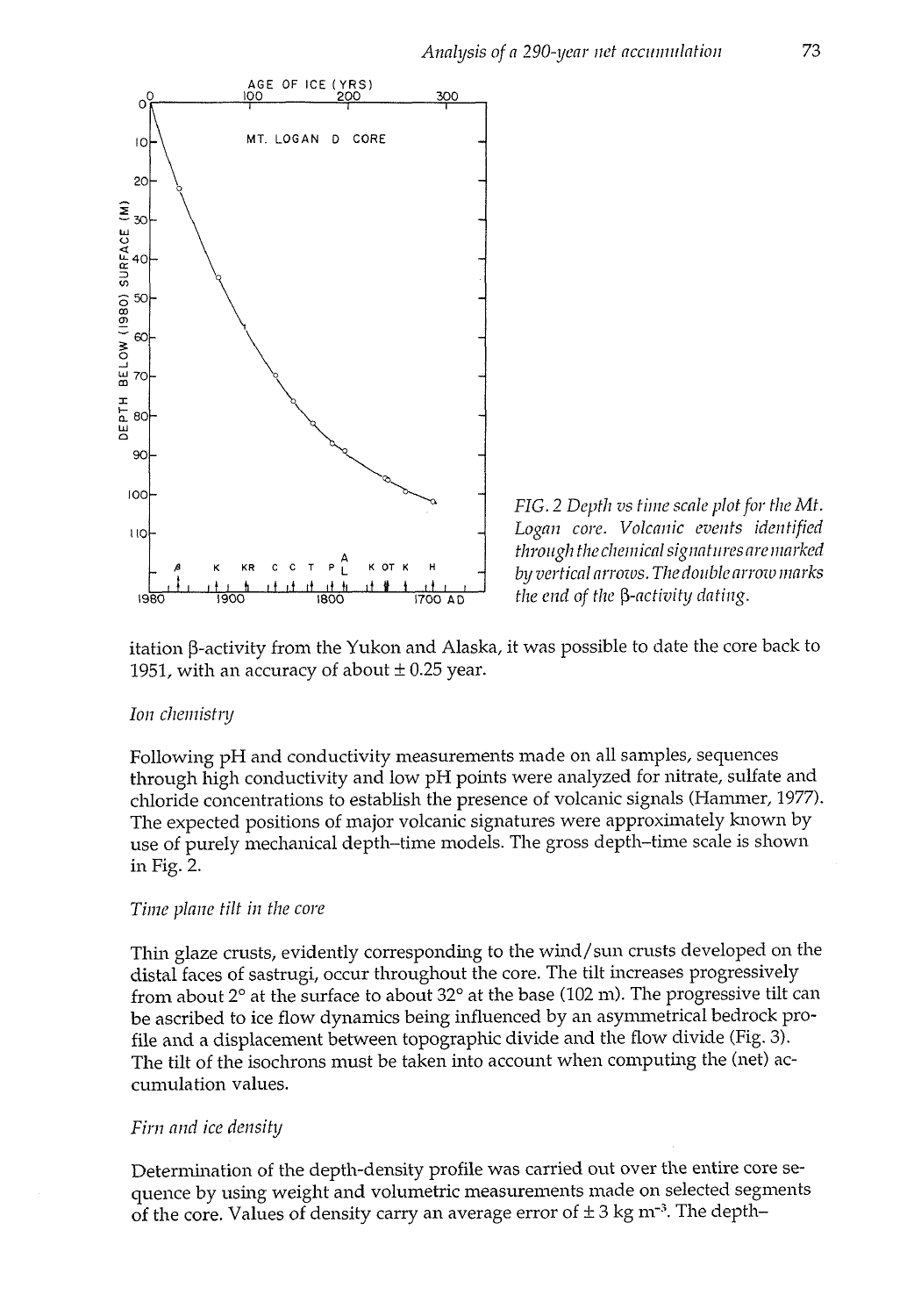

*FIG. 3 Vertical cross section through the Northwest Col showing flow lines and time lines. Borehole is at central flag (Northwest Col).* 

density plot contains information that may be related to climate (Gow, 1968) and thus there is a check on its integrity. For example, during the AD 1925-1945 time interval there is a marked positive departure of density values from the smoothed curve or from a theoretical best fit (Ling *et al,* 1987). This anomaly is explained both by the occurrence of higher temperatures in this interval and lower precipitation (deduced from this core). Such information disappears at the firn-ice transition, which occurs at about 65 m depth (density 825  $\pm$  5 kg m<sup>-3</sup>).

#### DATA REDUCTION

#### *Computation of water equivalent*

Once individual annual increments, *an* (z), were defined using the isotopic and chemical indicators, the water equivalent of the layer was determined by multiplying these values by the corresponding density,  $\rho_n(z)$ , at depth z below the 1980 surface:

$$
b_n(z) = a_n(z) \cdot \rho_n(z) \qquad (n = 1, 2...) \quad (z \le 65 \text{ m}) \tag{1}
$$

where *bn* is a water equivalent *net* accumulation value.

#### *Correction for tilt of isochrons*

The layer tilt,  $\alpha_{n}(z)$ , is a nonlinear function of depth (z). Values were taken from a smoothed curve fitted to the data and a corrected  $b_n$  value,  $b'_n$ , computed from:

$$
b'_{n}(z) = b_{n}(z) \cdot \cos \alpha_{n}(z). \tag{2}
$$

*Correction for creep thinning of layers* 

The assumption is made that down to the firn-ice transition, densification is not yet influenced by long-term ice creep. At the firn-ice transition, grain compaction has become insignificant and crystal fabric is developing. Creep processes are beginning to become significant, because the base of the core is within 17 ±10 m of bedrock and the shear stresses at the base of the core are no longer small.

The vertical strain rate  $\varepsilon$ <sub>*(z)*</sub> was computed numerically from the time-depth curve. Because the derived  $\varepsilon$ <sub>s</sub> $(z)$  variation is consistent with recent numerical simulations of model glaciers, it is considered reliable. Furthermore, this is in itself a check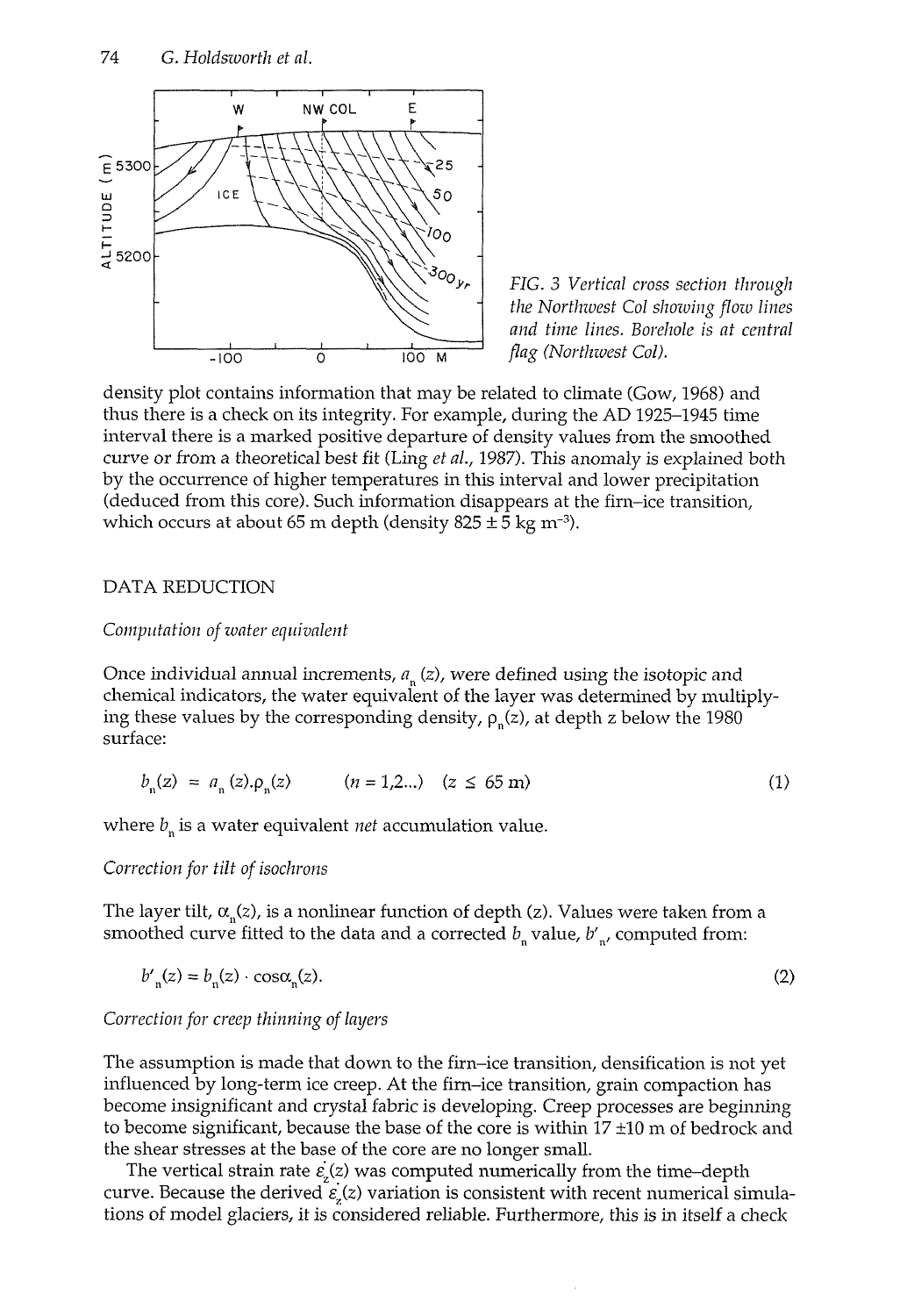on the integrity of the original time scale. If the annual layer thickness at the firn-ice transition is denoted by  $a_n(0^*)$  and the annual layer thickness at  $z^*$  below the firn-ice transition by  $a_n(z^*)$  then it can be shown (e.g., Holdsworth, 1984) that

$$
a_n(0^*)/a_n(z^*) = [\exp\left\{\int_0^1 \dot{\varepsilon}_z(z^*) dt\right\}]^1 \tag{3}
$$

where *t* is time. Thus, a correction is applied with dimensionless values lying between 1.00 and 5.00. Next, the water equivalent value *b'n* below the firn-ice transition is obtained from:

$$
b'_n = a_n(0^*) \cdot \rho(0^*)
$$

where  $\rho(0^*)$  is the density at the firn-ice transition (825 kg m<sup>-3</sup> ± 5 kg m<sup>-3</sup>).

#### *Correction for source of ice*

As Fig. 3 shows, firn and ice occurring in the core have an origin that varies with depth. The flow line geometry is based on a two-dimensional finite element flow simulation that uses surface deformation data as input. The surface net accumulation gradient is known; therefore, a correction factor  $C(z)$  was computed. Take  $a_{n}(0)$ as the surface net accumulation rate at the top of the borehole. Take *an(x\*,0)* as the value at distance x\* from the top of the borehole, and measured to the left of it. Then, at the point  $(0, z)$  where the flow line starting at  $(x*, 0)$  intersects the borehole

$$
C(z) = a_n(0)/a_n(x^*,0). \tag{4}
$$

Because  $a_n(x^*,0) < a_n(0)$ ,  $C(z) > 1$  (maximum 1.176).

The C(z) profile was established for the core and the final corrected *b"n(z)* value obtained from

$$
b''_{n} = b'_{n}(z) \cdot C(z). \tag{5}
$$

Because we have established a relationship between depth  $(z)$  and time  $(t)$ , it is then possible to derive the time series *b"n(t).* Figure 4 shows the final corrected time series.



*FIG. 4 Mt. Logan net accumulation time series (metres water equivalent): AD 1693-1985.*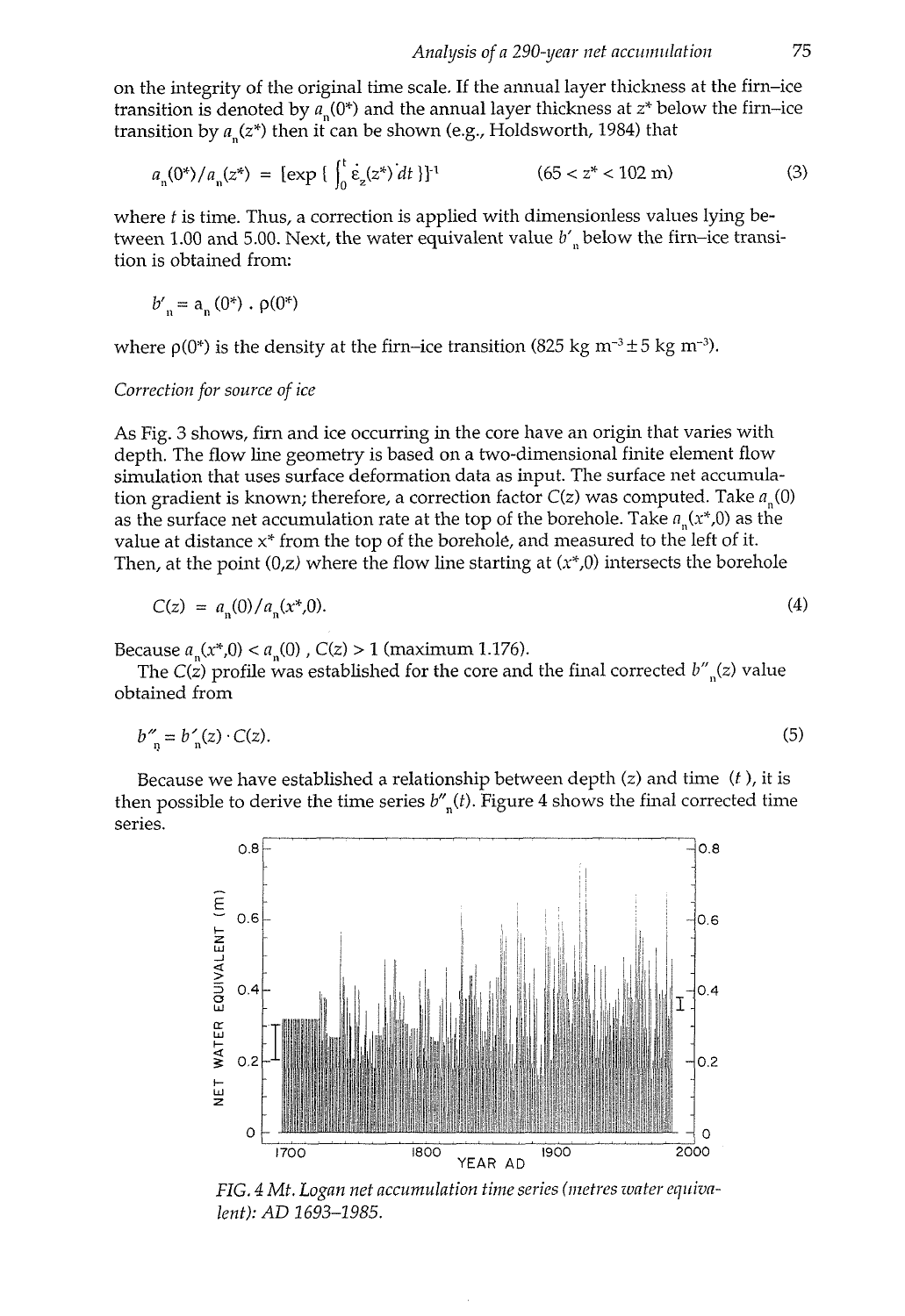#### 76 G. *Holdsworth et al.*

#### *Data precision*

The error on individual *b"n(z)* values is variable as a result of the different techniques that are used to delineate annual increments,  $a(x)$ , and as a result of the depth dependent corrections that are subsequently applied to the data. The estimated error on the mean  $b^{\prime\prime}$  (0.350 m) is  $\pm$  0.03 m. The standard deviation of the 250-year series is 0.12 m.

#### TIME SERIES ANALYSIS

A knowledge of the integrity of the "proxy" net Accumulation Time Series (ATS) is of crucial importance if it is to be used for hydrological purposes, such as reconstructing stream flows in order to extend such time series (Jones, 1984).

#### *Correlation of ATS with instrumental data*

A discovery that will be elaborated on in a separate paper is that the Mt. Logan ATS cross-correlates positively with a number of remote regionally averaged ATS values. These include the Steppes of the Soviet Union (cross-correlation coefficient *r =* 0.3), in which the ATS is for November to March precipitation (1891-1960) (Budyko, 1977). This latter series also has a significant cross-correlation with the total annual precipitation for the same region over the same time span. Other regions that crosscorrelate with the Mt. Logan ATS are Japan (1889–1965) ( $r = 0.5$ ), northern Scandinavia ( $r = 0.3$ ) and certain parts of northwestern Canada ( $r = 0.3$ ), but for shorter time series. These *r* values are significant at the 95% level and may be increased by further smoothing of the data.

These long range cross-correlations of the ATS are classed as teleconnections, and they suggested not only that the last 80 years of the Mt. Logan data are reliable but that the site (at the 50-kPa level) is uniquely situated for teleconnection studies. The results also suggest that the Mt. Logan net ATS is nearly linearly related to the total precipitation at the site.

#### *Power spectral analyses*

The ATS for Mt. Logan has been subjected to power spectral analysis by the Fourier Transform and the Fast Fourier Transform (FFT) methods (Bloomfield, 1976). In the future, the ATS will be subjected to additional spectral analyses by other methods. For the series AD 1736-1985, Fig. 5 shows one power spectrum in which prominent peaks occur at 3.8,  $10.9 \pm 0.5$  and  $21 \pm 2$  years.

The main series was then partitioned into two subseries: (a) AD 1736-1860 and (b) AD 1860-1985. By use of the same band width of the spectral window as before, the spectrum of the first subseries (a) yields prominent peaks at 3.8 and  $10.9 \pm 0.5$ years. Other peaks correspond to about 15.5 and 36 years, the former also occurring on the spectrum of the main series. The second subseries spectrum has peaks at 3.8,  $11 \pm 0.5$  and  $\sim$ 21 years, approximately those of the main time series. Without the correction given by equation 4, the FFT spectral analysis of the main series yielded peaks at 3.8,  $10.9 \pm 0.3$ ,  $15 \pm 1$ ,  $22.2 \pm 2$  and  $54 \pm 8$  years.

#### *Comparison of results with other analyses*

In an analysis of the 504 year Beijing ATS, Hameed *et al.* (1983) found, using the FFT method, prominent frequency peaks that corresponded to periods of  $3.7 \pm 0.2$ ,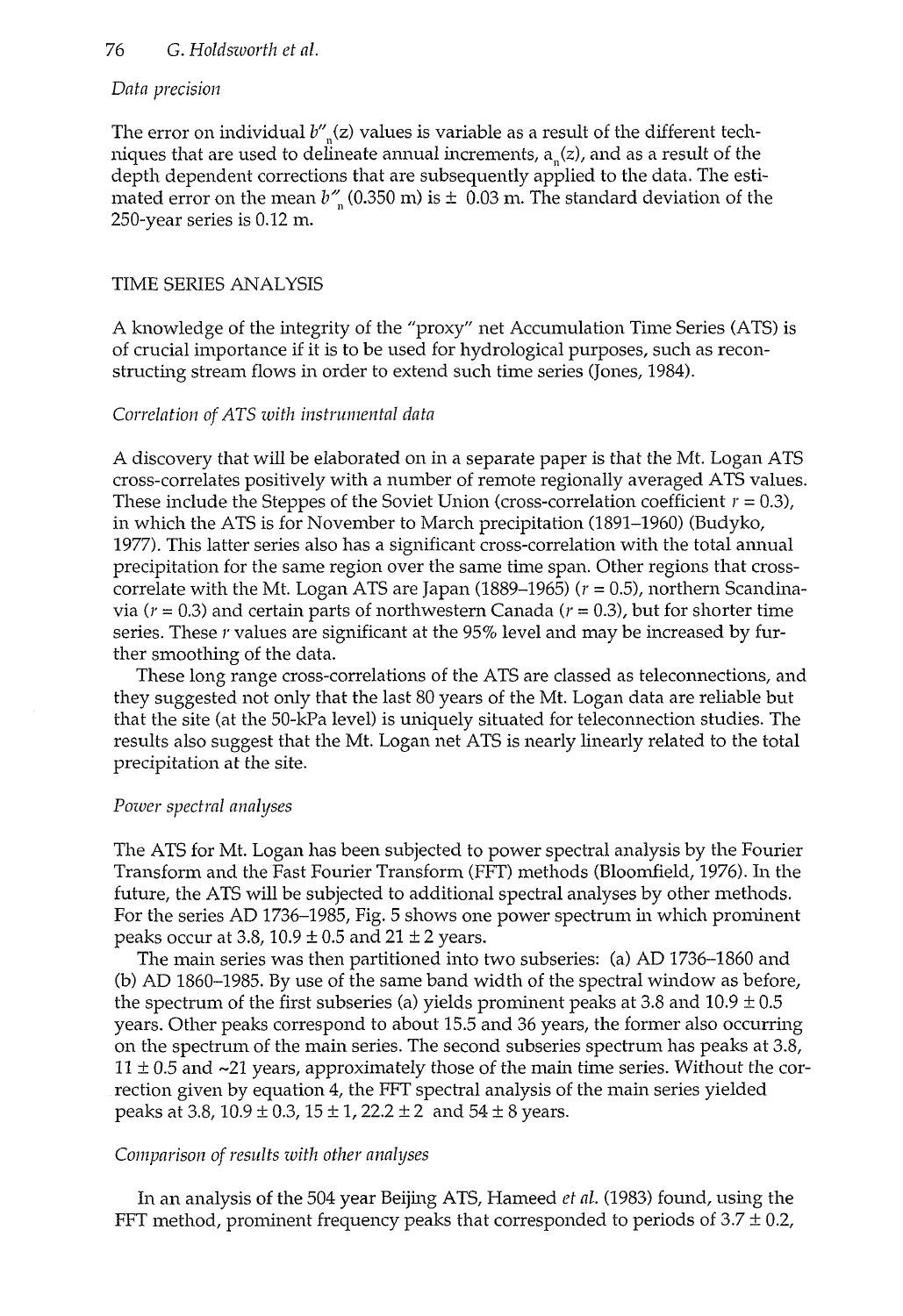

*FIG. 5 Fourier transform power spectrum of Mt. Logan net accumulation time series from AD 1736-1985. Physically significant spectral peaks are marked.* 

 $9.9 \pm 0.1$ , 18.7 and about 56 years, within the frequency span of our interest. The statistical significance of these peaks was not given, although they were all far above the white noise level. Clegg & Wigley (1984) pointed out the limitations of the above study by analyzing a larger number of records and by specifying the statistical significance of the results, which are favorable to the present ones.

First, the AD 1725-1979 Beijing power spectrum shows a statistically significant peak at  $3.7 \pm 0.1$  years (but no others in the span of interest), restricted here to periods less than 60 years. Spectra for other stations near Beijing yielded fairly consistent peaks at from 3.5–3.8, and  $10.3 \pm 0.9$  years. Other spectral peaks occurred at 20, 26,27, 31, 37 years, but they were not spatially coherent. Currie (1984), using maximum entropy spectral analysis on western North American precipitation time series, found evidence of the 11-year cycle as well as the 18.6-year periodic component. This latter component may be responsible for some of the power represented by the  $\sim$ 15 and the 21  $\pm$  2 year peaks seen in the Mt. Logan spectra for 1860–1985 and 1736– 1985, although the latter peaks, also found by Hameed & Wyant (1982), may be induced by other mechanisms.

There are many other studies that support (and refute) the present results but in the search for cyclic components in the time series, it is certainly necessary to consider the suitability of the analytical technique employed (Bell, 1986; Ramachandra Rao & Durgunoglu, 1987; Chave *et ai,* 1987).

#### **CONCLUSIONS**

This preliminary analysis of the Mt. Logan net accumulation time series shows, firstly, that there is significant coherence between the last one-third of the series and instrumental precipitation time series for other specific regions of the northern hemisphere. This result is meaningful, provided the phenomenon of teleconnections is accepted. Secondly, spectral analyses indicate the presence of three main frequencies in the series that correspond to periods of about 3.8 years, about 11 years and about 21 years. Two of these periods may be associated with physical phenomena, viz: ENSO events (van Loon & Madden, 1981; van Loon & Rogers, 1981) and the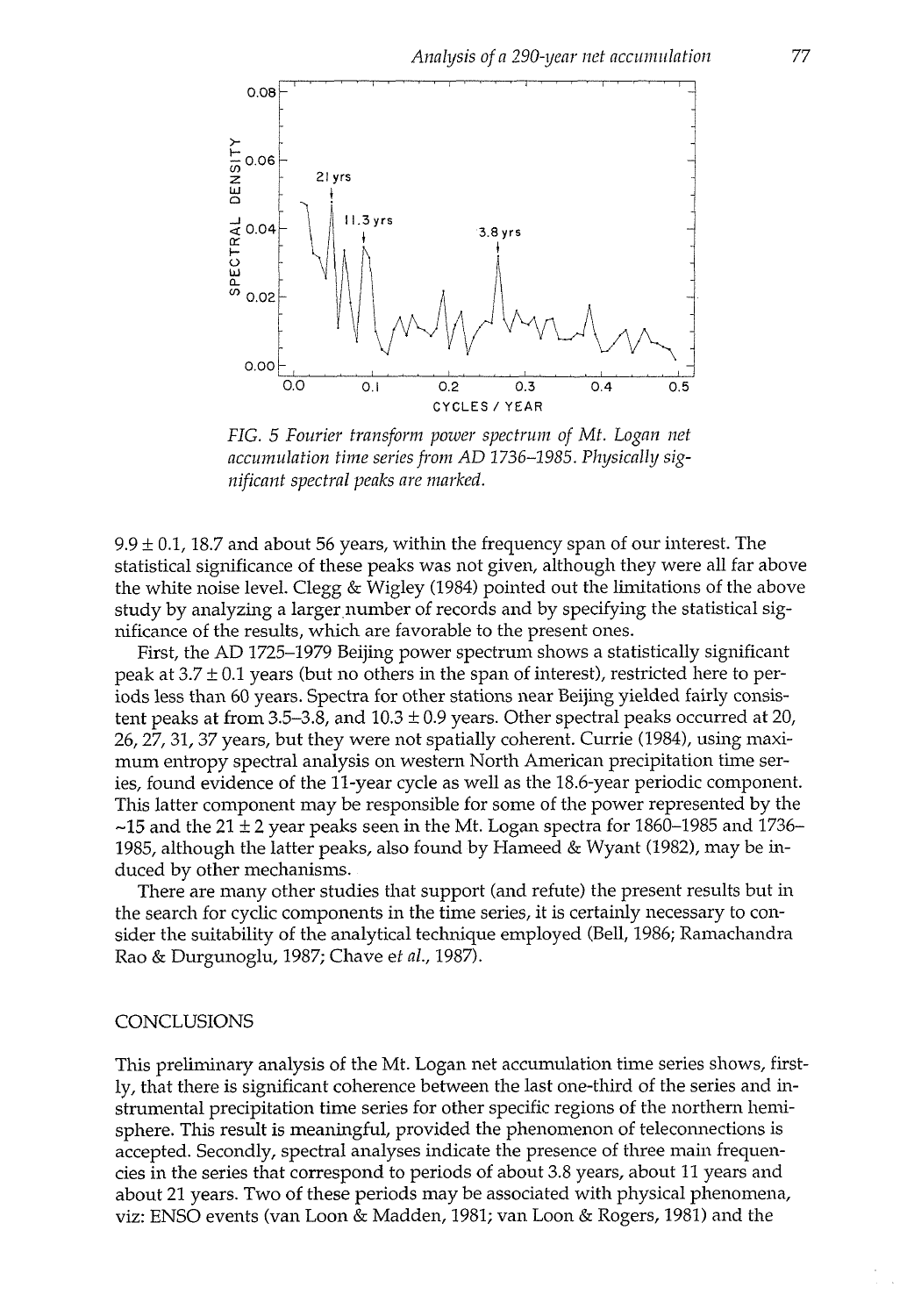## 78 *G. Holdsworth et al.*

sunspot cycle (Currie, 1984; Currie & Fairbridge, 1985). The third is not immediately resolvable on the basis of these results, and current knowledge. These collective results suggest that the precipitation on Mt. Logan is modulated in part by physical processes that also influence precipitation elsewhere in the northern hemisphere.

ACKNOWLEDGEMENTS We thank S. Fogarasi, B. McCarthy and R.S. Bradley for performing many cross-correlation analyses; D. Stolle for the results of a finite element simulation of the ice flow at the core site; and the Executive Director and staff of the Arctic Institute of North America, the University of Calgary, for providing facilities and for project support in the field. Many chemical analyses were carried out at the Water Quality Laboratory (Environment Canada), the Kananaskis Centre for Environmental Research (University of Calgary) and Monenco Analytical Laboratories (Calgary). The manuscript was express typed by Ruth Ast, Arctic Institute of North America.

## REFERENCES

- Bell, T.L. (1986) Theory of optimal weighting of data to detect climatic change. /. *Atmos. Sci.* 43(16), 1694-1710.
- Bloomfield, P. (1976) *Fourier Analysis of Time Series: An Introduction.* J. Wiley & Sons, N.Y.
- Budyko, M.I. (1977) *Climatic Changes.* AGU, Washington, D.C.
- Chave, A.D., Thompson, D.J. & Ander, M.E. (1987) On the robust estimation of power spectra, coherences, and transfer functions. J. *Geophys. Res.* 92(B1), 633-648.
- Clegg, S.L. & Wigley, T.M.L. (1984) Periodicities in precipitation in northeast China, 1470-1979. *Geophys. Res. Lett.* 11(12), 1219-1222.
- Currie, R.G. (1984) Periodic 18.6-year and cyclic 11-year induced drought and flood in western North America. J. *Geophys. Res.* 89(D5), 7215-7230.
- Currie, R.G. & Fairbridge, R.W. (1985) Periodic 18.6-year and cyclic 11-year induced drought and flood in northeastern China and some global implications. *Quat. Sci. Rev.* 4,109-134.
- Dansgaard, W., Johnsen, S.J., Clausen, H.B. & Gundestrup, N. (1973) Stable isotope glaciology. *Medd. om Granlanà.* 197(2).
- Gow, A.J. (1968) Deep core studies of the accumulation and densification of snow at Byrd Station and Little America V. Antarctica. USACRREL Res.Rep. 197.
- Hameed, S. & Wyant, P. (1982) Twenty-three year cycle in surface temperatures during the Maunder minimum. *Geophys. Res. Lett.* 9,83-86.
- Hameed, S., Yeh, W.M., Li, M.T., Cess, R.D. & Wang, W.C. (1983) An analysis of periodicities in the 1470 to 1974 Beijing precipitation record. *Geophys. Res. Lett.* 10, 436-439.
- Hammer, C.U. (1977) Past volcanism revealed by Greenland ice sheet impurities. *Nature,* 270 (5637), 482-486.
- Holdsworth, G. (1984) Glaciological reconnaissance of an ice core drilling site, Penny Ice Cap, Baffin Island. J. *Glaciol.* 30(104), 3-15.
- Holdsworth, G., Pourchet, M., Prantl, F. & Meyerhof, D. (1984) Radioactivity levels in a firn core from the Yukon Territory, Canada. *Atmos. Environ.* 18(2), 461^466.
- Holdsworth, G. & Peake, E. (1985) Acid content of snow from a mid-tropospheric sampling site on Mount Logan, Yukon Territory, Canada. *Ann. Glaciol. 7,*153-160.
- Holdsworth, G., Krouse, H.R. & Peake, E. (1988) Trace-acid ion content of shallow snow and ice cores from mountain sites in western Canada. *Ann. Glaciol.* 10,1-6.
- Jones, P.D. (1984) River flow reconstruction from precipitation data /. *Climat.* 4, 171-186.